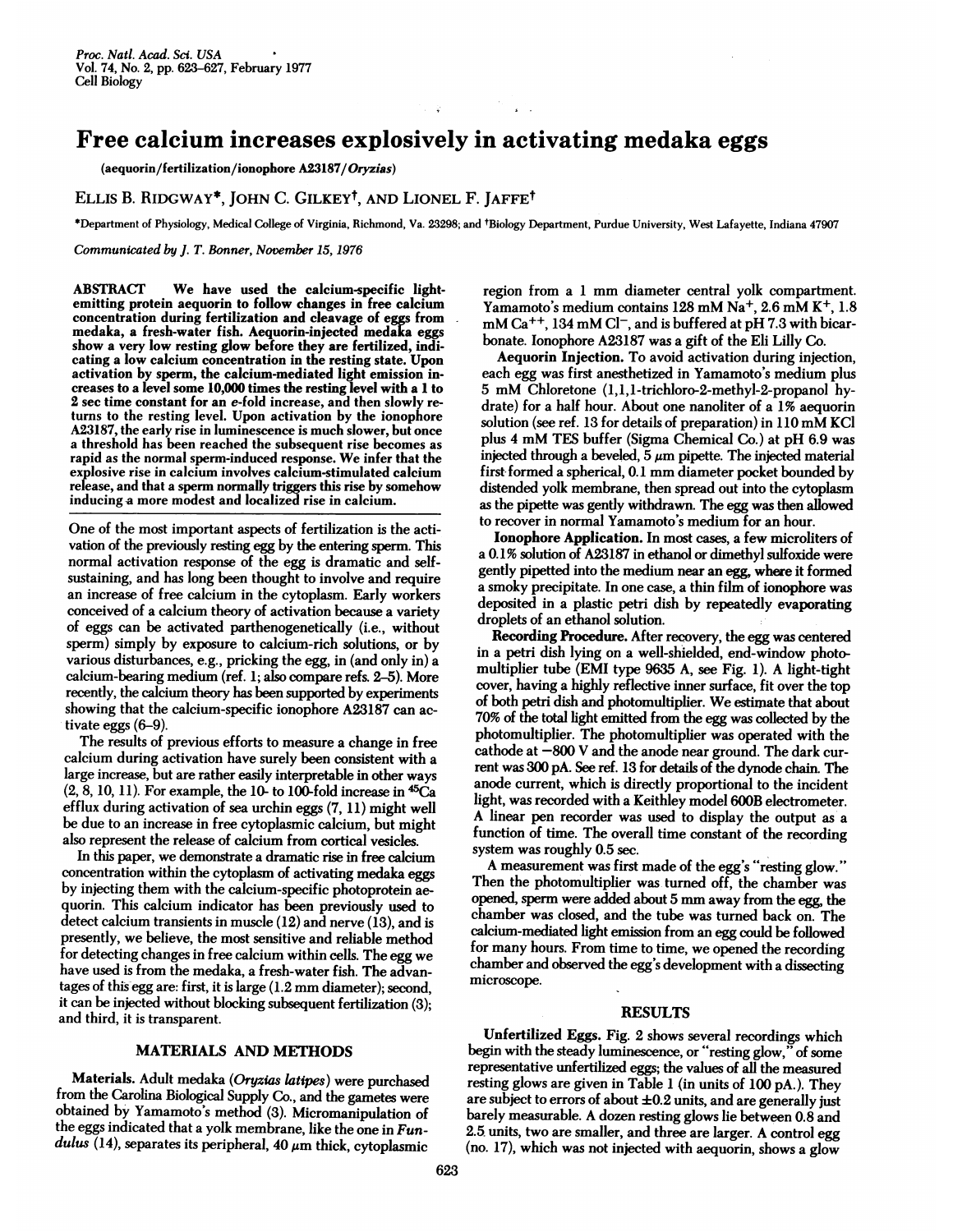

FIG. 1. Cross-section of the recording chamber. The aequorininjected egg (E) lies in the center of a petri dish (P). The petri dish is supported by a thin clear plastic plate (PP) which is in turn optically coupled to the end-window of the photomultiplier tube (PMT). A metal cover (C) having a mirror-like inner surface (M) provides the primary light shielding, while several layers of black corduroy (not shown) and a second light shield (SS) provide additional protection. The photomultiplier tube is protected by an inner electrostatic shield at cathode potential (AC), an insulating layer (I), a mu-metal magnetic shield (M), and finally an outer electrostatic shield at ground potential (BSGP). Approximately to scale; scale bar  $= 1$  cm.

of only 0.2 units. The low levels of light emission from aequorin-injected eggs at rest reflect a low level of ionized calcium in the cytoplasm (presumably in the vicinity of 0.1  $\mu$ M), and are consistent with experiments on other tissues at rest (13).

The Calcium Transient on Activation by Sperm. After the addition of sperm (Fig. 2), there is a dramatic increase in caldwa-mediated light output, which coincides with the activation of the egg. The main characteristics of this calcium transient on activation by sperm are: a delay, an explosive rising phase, a peak, and finally a slowly falling phase that eventually (over roughly 15 min) returns the luminescence at least approximately to its initial or "resting" level. The delay (0.8-3 min) between the addition of sperm and the onset of the calcium transient can probably be accounted for by the time required for the sperm to reach and penetrate the micropyle. The explosive rising phase is nearly exponential (see Fig. 3) with a time constant (for an  $e$ -fold increase) of only  $1-2$  sec at  $20^\circ$ . The peak of the response reaches a level some 10,000 times the resting level, and remains at half or more of this peak value for about a minute. The recovery (slow falling phase) is roughly exponential with a time constant on the order of 150 sec (see Table 1). Evidence is presented below that the kinetics of the slow falling phase represent a slow fall in the ionized calcium level and are not due to the exhaustion of the injected aequorin.

Control Experiments. Eggs that have not been injected with aequorin show neither a resting glow nor a calcium transient on activation. Eggs that have been aequorin injected but fail to activate (as judged by subsequent visual examination) do show a resting glow (for six cases: 0.5, 0.5, 4, 4, 5, and 11 units) but do not show a calcium transient.

When the aequorin is injected into the yolk (as a vesicle bound by yolk membrane) instead of into the cytoplasm, then, as shown in Fig. 2 (egg no. 16) and Table 1, the magnitude of the activation transient is drastically reduced. The residual response observed in this "yolk-injected control" is probably due to the escape of a small fraction (0.3%) of the injected aequorin from the yolk to the cytoplasm during the injection maneuvers. This result is consistent with the conclusion that the main calcium transient on activation is a cytoplasmic, rather than <sup>a</sup> yolk, event. Further, if we compare the response of the yolk-injected control (egg no. 16, which presumably has-a low



FIG. 2. Pulses of luminescence from fertilizing aequorin-loaded medaka eggs. The records begin with a determination of the resting glows, which are recorded at high gain. They are barely above the dark current (broken line). During the break in each record, the photomultiplier is shut off, sperm are added, and the photomultiplier is turned back on. In most cases it is turned on at much lower gain. The vertical scale mark indicates 10 units of luminescence before the break; afterwards, it indicates 10,000 units for egg records 9 and 10; 100,000 for 4 (which was injected with about 10-fold more aequorin than usual), and 10 units for 16 (which received far less). The central curve is the function sin  $\theta$ , from 0 to  $\pi$ . It has the shape of a moving zone source (see text).

cytoplasmic aequorin concentration) to egg no. 4 (which was injected with roughly 10 times the usual amount of aequorin, and hence has a high aequorin concentration) it will be seen (Fig. 2) that although the magnitude of the activation transient depends on the aequorin concentration, the shape of the activation transient does not. It is therefore reasonable to suppose that the aequorin itself is not seriously distorting the activation response.

Because the calcium transient during activation is so large, it is quite natural to ask if this response consumes an appreciable fraction of the injected aequorin. To answer this question, we simply "burned" the remaining aequorin after activation by treating an egg (no. 4) with Triton X-100 and calcium ionophore (A23187). The ratio of light emitted during the activation to the total light emitted during the activation and the "burn" was less than 0.1; therefore, we estimate that less than 10% of the total aequorin is consumed during the activation response.

The Calcium Transients on Activation with Ionophore A23187. A wide variety of eggs can be activated by treatment with the calcium-specific ionophore A23187 (6-9); medaka eggs are no exception. Some minutes after introduction of ionophore near an egg it is seen to undergo a fairly typical activation response, and a coincident calcium transient. The bottom curves of Fig. 3 show two such transients and the data in Table <sup>1</sup> serve for further comparison of sperm- and ionophore-induced transients.

The ionophore transients show a relatively prominent starting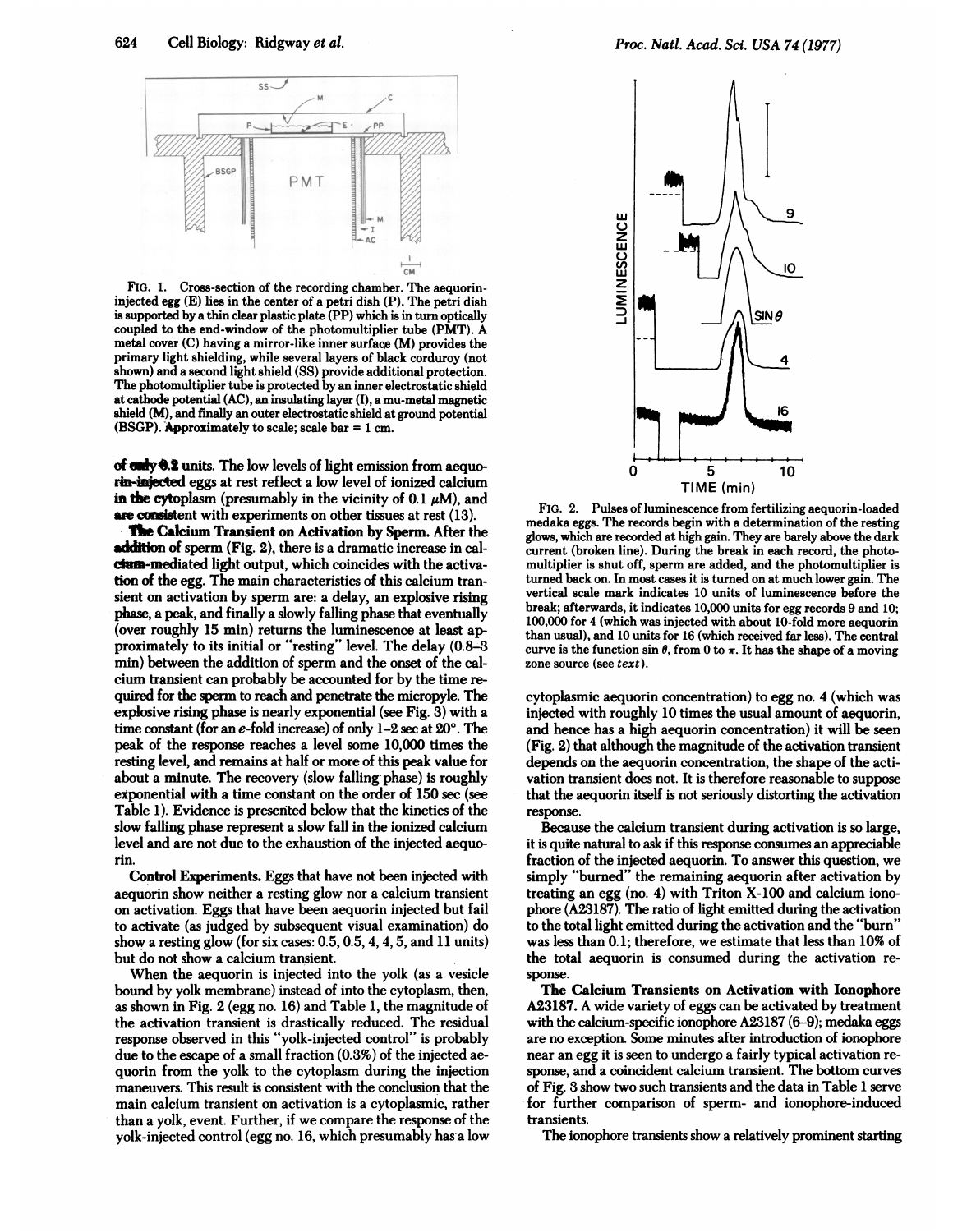|  |  |  |  | Table 1. Characteristics of pulses of increased calcium within activating medaka eggs |
|--|--|--|--|---------------------------------------------------------------------------------------|
|--|--|--|--|---------------------------------------------------------------------------------------|

|     |                 |           |             |              |                      | ÷.     |                  | A. T.A.        |                  |               |      |             |                         | Time constants <sup>b</sup> |                |
|-----|-----------------|-----------|-------------|--------------|----------------------|--------|------------------|----------------|------------------|---------------|------|-------------|-------------------------|-----------------------------|----------------|
|     |                 |           | Amplitudesa |              |                      |        |                  |                | <b>Durations</b> |               |      | Ex-<br>plo- |                         |                             |                |
|     | Egg             |           | ing         |              | Rest-Explosive phase | Peak   | Peak/<br>resting | Peak/<br>start | Return           | Early<br>rise | Half |             | sive<br>peak Fall phase | Fall                        | Second<br>rise |
| Run | no.             | Activator | glow        | <b>Start</b> | End                  | glow   | ratio            | ratio          | level            | (sec)         |      |             | $(sec)$ $(min)$ $(sec)$ | (sec)                       | (sec)          |
| I   | 17c             |           | 0.2         |              |                      |        |                  |                |                  |               |      |             |                         |                             |                |
|     | 1               | Sperm     | 0.7         | 4            | 10,000               | 16,000 | 20,000           | 4,000          | Resting          | 12            | 61   | 11          | 2.9                     | 102                         |                |
|     | 4d              | Sperm     | 4.9         | 80           | 5,000                | 78,000 | 16,000           | 1,000          | Resting          | 11            | 84   |             | 0.6                     |                             |                |
|     | 7               | Sperm     | 0.2         | ~10.2        | 300                  | 7,000  | 30,000           |                | Resting          | None?         | 60   | 14          | 1.4                     | 123                         |                |
|     | 8               | Sperm     | 1.9         | 3            | 60                   | 12,000 | 6,000            | 4,000          | Resting          | 8             | 57   |             | 1.4                     |                             |                |
|     | 9               | Sperm     | 2.1         |              |                      | 20,000 | 10,000           |                | Resting          |               | 60   | 18          |                         | 148                         |                |
|     | 10              | Sperm     | 1.3         |              |                      | 12,000 | 9,000            |                | Resting          |               | 82   | 17          |                         | 130                         |                |
|     | 12              | Sperm     | 0.9         |              |                      | 16,000 | 18,000           |                | Resting          |               | 70   | 12          |                         | 115                         |                |
|     | 13              | Sperm     | 1.1         |              |                      | 11,000 | 10,000           |                | Resting          |               | 56   | 12          |                         |                             |                |
|     | 14              | Sperm     | 0.8         |              |                      | 14,000 | 18,000           |                | Resting          |               | 80   | 12          |                         |                             |                |
|     | 15              | Sperm     | 0.8         |              |                      | 8,000  | 10,000           |                | Resting          |               | 75   | 12          |                         |                             |                |
|     | 16 <sup>e</sup> | Sperm     |             |              |                      | 15     |                  |                |                  |               | 54   |             |                         |                             |                |
|     | 6               | Ionophore | 2.5         | 300          | 6,000                | 57,000 | 20,000           | 200            | 380              | 105           | 66   | 4           | 1.7                     |                             | 50             |
| п   | 19              | Ionophore | 0.5         | 1            | 100                  | 1,500  | 3,000            | 1,000          | $\bf{2}$         | 70            | 76   | 13          | 0.8                     | 188                         | 1700           |
|     | 20 <sup>f</sup> | Ionophore | 2.9         | 6            | 250                  | 710    | 200              | 100            |                  | 70            | 117  |             | 2.1                     |                             |                |
|     | 21 <sup>f</sup> | Ionophore | 6.3         | 20           | 300                  | 780    | 120              | 40             | 74               | 12            | 83   | 2           | 1.5                     |                             | 250            |
|     | 238             | Ionophore | 1.5         | 8            | 700                  | 2,400  | 1,600            | 300            | 45               | 45            | 129  | 5           | 0.8                     |                             |                |
|     | 24 <sup>h</sup> | Ionophore | 0.9         | 20           | 400                  | 2,900  | 3,000            | 150            | 59               | 55            | 84   | 12          | 0.8                     | 255                         | 1600           |

<sup>a</sup> Amplitudes are in uncalibrated units representing light quanta per second emitted by the aequorin reaction in each egg. One unit actually equals 100 pA delivered by the photomultiplier above its dark current. The eggs used in runs <sup>I</sup> and II were injected with different, uncalibrated batches of aequorin (and also came from different batches of fish) so the absolute values of their luminescence are not necessarily comparable.

<sup>b</sup> Times to rise or fall e-fold.

<sup>c</sup> Control egg not injected with aequorin.

<sup>d</sup> Injected with about ten nanoliters instead of the usual one nanoliter of aequorin solution.

<sup>e</sup> Only a trace of the aequorin solution entered the cytoplasm (see text).

<sup>f</sup> Locally activated in a small region around the aequorin injection site.

<sup>g</sup> Activated by being placed, vegetal side down, on a thin ionophore layer.

<sup>h</sup> Surrounded by a Vaseline barrier and open to ionophore entry only at its vegetal end.

phase (which is only barely detectable in the sperm transients) as well as a more or less inhibited recovery phase which eventually leads to a secondary rise. However, the three main phases are remarkably similar to the sperm-induced transients. The explosive rise time constants average  $1.6 \pm 0.6$  sec for four sperm transients and  $1.3 \pm 0.2$  sec for six ionophore ones; ionophore transient no. 6 (which was obtained in the same experimental run as the ten sperm ones) reaches a peak level 23,000 times its base glow compared to an average ratio of 15,000 for the sperm ones and has a half peak duration of 66 sec compared to an average of 69 sec for the comparable sperm ones; and even the recovery phase of no. 19 (the one least inhibited by ionophore) is quite similar to the natural recoveries.

Several other points may be noted about the ionophore-activated eggs. One of them, no. 23, was activated by being placed (vegetal side down) on a thin film of ionophore; another, no. 24, was activated with the usual solution (qua suspension), and while surrounded by a thick coating of Vaseline open only at the vegetal pole. These two cases suggest that ionophore, unlike sperm, can initiate activation far from the micropyle. Two other eggs, no. 20 and no. 21, suffered a small but visible degree of local activation during injection. This may somehow account for their relatively anomalous transients.

Calcium Transients Later in Development. At the conclusion of the activation transient, the luminescence returns to the resting level. The next detectable event is a small transient which was seen to occur at 20 min after fertilization in two out of six eggs (see Table 2 and Fig. 4). These are followed by a

consistent small transient at about 27 min which was observed in five out of six eggs (Table 2 and Fig. 4). This event, at 27 min, may be coincident with the initiation of oil droplet movement.

The luminescence of egg no. 18 was monitored for another 5-6 hr. The first event seen after the transient at 27 min was a small transient at 2.7 hr (Fig. 4B). Visual observations, made 9 min after the transient, showed division into two daughter cells which were rounded up but had not yet returned to the usual interphase contact. Thus, division was nearly completed. The next transient occurred at 3.8 hr (Fig. 4C). Visual obser-

Table 2. Characteristics of pulses of increased free calcium during ooplasmic segregation in medaka eggs

|            |                |                                    | Amplitudesb  |                |                |  |  |  |
|------------|----------------|------------------------------------|--------------|----------------|----------------|--|--|--|
|            |                | Times <sup>a</sup> (min)<br>Second |              | Pulses         |                |  |  |  |
| Egg<br>no. | First<br>pulse | pulse                              | Base<br>glow | First          | Second         |  |  |  |
| 1          |                | 27.5                               | 1/2          |                | $2\frac{1}{2}$ |  |  |  |
| 10         |                | 28.6                               | 1½           |                | ₩              |  |  |  |
| 12         |                | 27                                 |              |                |                |  |  |  |
| 13         | 21             | 27                                 |              |                |                |  |  |  |
| 14         | 20.3           | 27.2                               |              | $1\frac{1}{2}$ |                |  |  |  |
| 15         |                | 34                                 |              |                | trace          |  |  |  |

<sup>a</sup> After the activation pulse began.

<sup>b</sup> In arbitrary scale units (see Table 1). Pulse heights are measured above the basal level.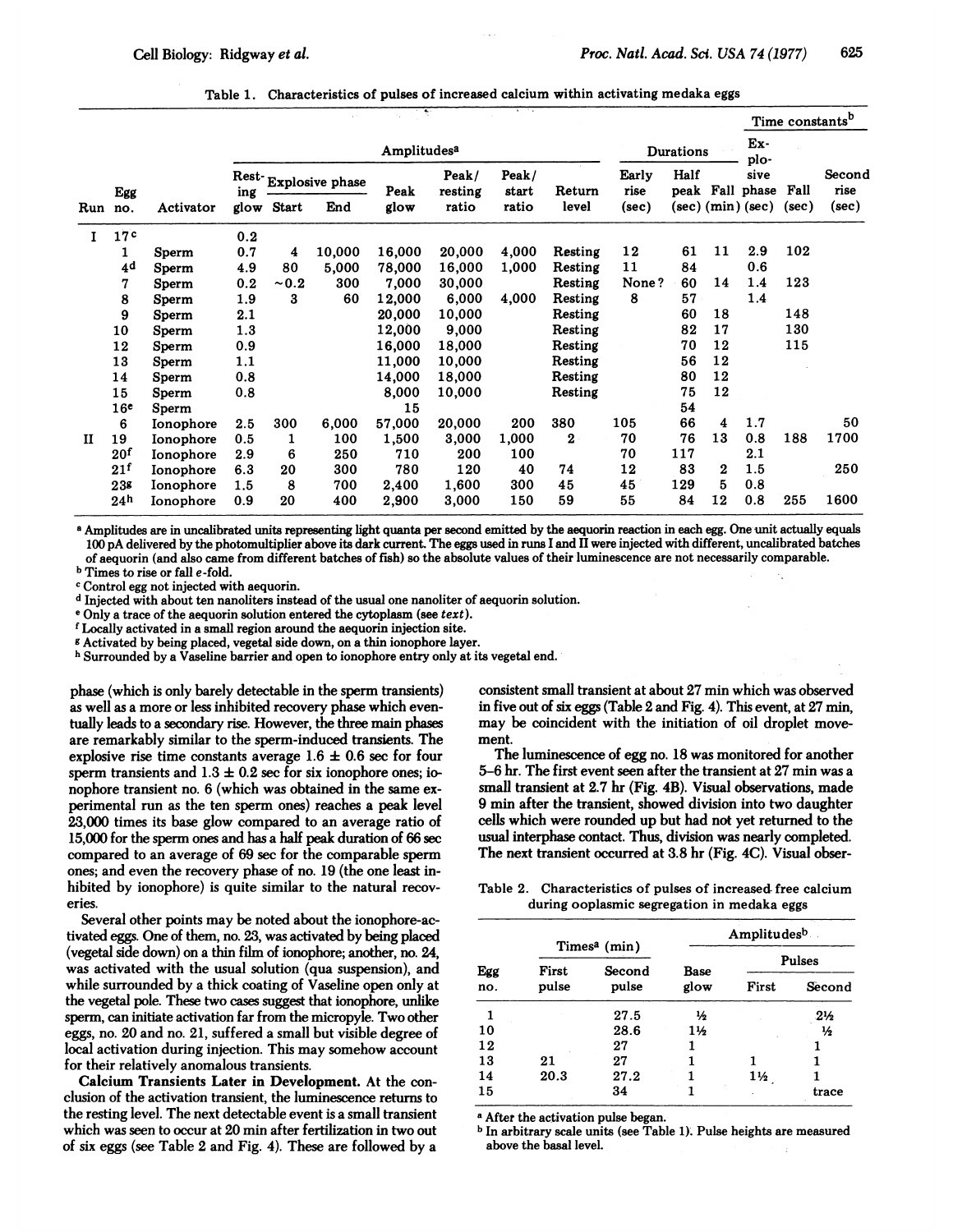

FIG. 3. Illustrative semilogarithmic plots of activation responses. Vertical scale units indicate tenfold increases in luminescence relative to each egg's resting level. The first detectable increase in luminescence defines zero time. Eggs no. 7 and no. <sup>1</sup> (above) were sperm activated; no. 6 and no. 19 (below) were ionophore activated. The curves are divisible into three to five more or less well-defined phases; (a) the early rise, (b) the explosive rise, (c) the peak phase, (d) the recovery phase, and (e) the secondary rise. The just-detectable early rise in egg no. <sup>1</sup> is brought out by extending its second phase. A secondary rise in egg no. 19 can be seen if the record is extended to 23 min.

vation made 10 min later showed the second cell division to be complete.

Development. Following fertilization, eggs injected with aequorin-free vehicle, like uninjected controls, develop normally (3, 15); i.e., they activate (as shown by cortical vesicle fusion and chorion elevation), segregate, cleave, and go on to form normal embryos which finally hatch. Aequorin-injected eggs show normal activation, segregation, and cleavage but eventually arrest in the late blastula stage. lonophore-activated eggs show normal activation and anomalous segregation and then arrest.

### DISCUSSION

Our main conclusions from these results are as follows: prior to fertilization, the ionized calcium level is relatively low in the cytoplasm of the medaka egg; upon activation, either by sperm or by ionophore, there is a dramatic increase in the cytoplasmic calcium concentration; following activation the cytoplasmic calcium concentration returns to virtually resting levels; and, finally, subsequent development proceeds with occasional small calcium transients.

The Explosive Rise. We interpret the massive calcium transient during activation as an explosive, i.e., autocatalytic, phenomenon involving calcium-stimulated calcium release. This interpretation rests on several considerations. First, pricking any part of the egg's surface can induce activation if, and only if, calcium is allowed to enter the egg through the wound (2).

Second, our experiments (Fig. 3) show that in ionophoreactivated eggs there is a slow rise in luminescence followed by a sharp transition to the usual explosive rise. This suggests, but does not prove, that there is a surprisingly low threshold calcium level required to trigger an endogenous autocatalytic response. And finally, of course, as shown in Figs. 2 and 3, the main rising phases of both sperm-induced and ionophore-induced calcium transients are exponential.



FIG. 4. Calcium pulses later in development. (A) During ooplasmic segregation of egg no. 14. (B and C) During first and second cleavages of egg no. 18. Scales: two luminescent units and 2 min.

A Calcium Wave? Although our results describe the magnitude and time course of the calcium transient on activation, it is important to understand that our methods (see Fig. 1) detect the integrated "global response" and do not directly correspond to "local" activation events either in space or in time. Yet, activation of the medaka egg is marked by a spectacular wave of cortical vesicle secretion which can easily be seen in a low power microscope (3). In a normal, sperm-activated egg, this secretion starts at the micropyle (where the sperm enters) and in the course of several minutes spreads to the opposite, or vegetal, pole. Moreover, in an egg that is activated by pricking [or is dechorionated so as to allow sperm entry far from the micropyle (16)], this secretion wave need not start at the micropyle but starts wherever the needle or sperm penetrates the egg. From such facts, Yamamoto long ago deduced that activation of the medaka egg spreads via some sort of self-propagating wave or chain reaction (3).

Our global results (Fig. 2) are consistent with the idea of a calcium wave which during activation spreads from pole to pole in the form of a narrow active zone. From geometrical arguments, the expected signal would first wax as the calcium wave moves from the pole to the equator and then wane as the wave moves on to the vegetal pole, tracing out the positive portion of a simple sine wave. The expected global signal from such a local calcium wave has been drawn in Fig. 2, assuming: (i) that the calcium wave is fairly narrow,  $(ii)$  that the magnitude of the signal will be proportional to the active surface area (because the wave should move through the egg's thin shell of cytoplasm but not through its central yolk compartment), and *(iii)* that the velocity of propagation is constant. At present, further speculation on the nature of the local calcium activation is not worthwhile. But visualization of the local events using imageintensification techniques promises to resolve this question, as well as others, in the future.

Consequences. The calcium transient on activation may be the cause of later effects. During activation, a great deal of heretofore compartmentalized calcium becomes free in the cytoplasm, and the obvious question then becomes, free to do what? Part of the released calcium is evidently required to trigger continued calcium release. Part may be required to bring about secretion of cortical vesicles. But much will be free to somehow bring about the further development of the egg. Development may be effected by reactions in the cytoplasm which occur while the free calcium is still high. In addition, the fact that the free cytoplasmic calcium level eventually returns to the resting level need not mean that the cytoplasmic calcium distribution has returned to the pre-activation state. Indeed, one of the most long-lasting effects of the calcium transient may well be the translocation of calcium from one site to another.